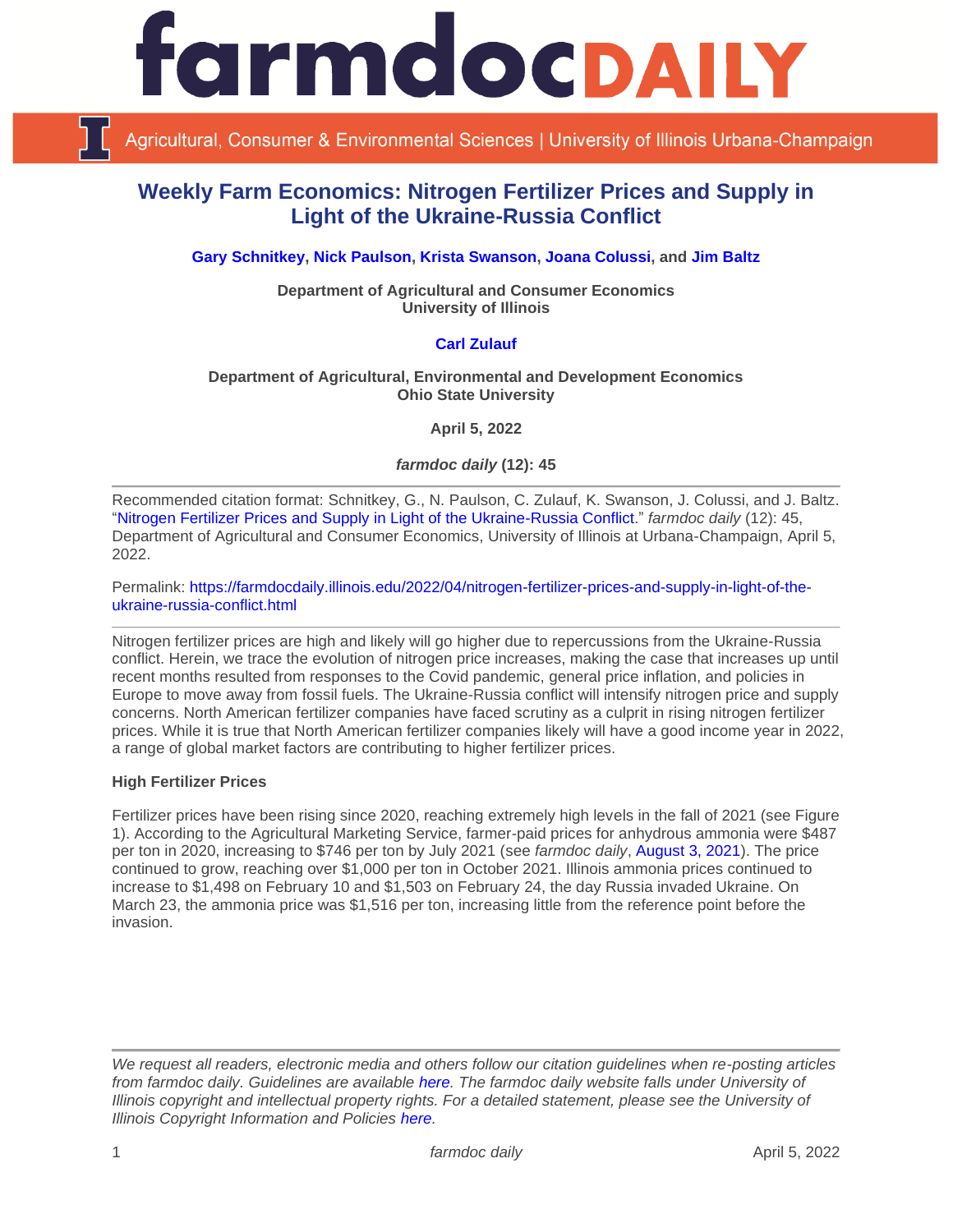

Through October 2021, ammonia price increases were explained reasonably well by increases in corn and natural gas prices, with corn prices having more impact than natural gas prices (see *farmdoc daily*, [December 14, 2021\)](https://farmdocdaily.illinois.edu/2021/12/nitrogen-fertilizer-prices-above-expected-levels.html). Corn represents the crop with the single highest nitrogen use in North America (soybeans generally do not need additional nitrogen fertilizers, while wheat and other grasses would use nitrogen). As a result, increases in corn prices may signal increased demand for nitrogen fertilizers that pushes fertilizer prices higher. Natural gas is the major variable input in producing nitrogen fertilizers in North America and Europe. Other research has found that the relationship between nitrogen fertilizer and corn prices strengthens in the biofuels era (Bachman and Riche; Bekkeram, Gumbley, and Brester).

Up through October, farmer-paid prices can be attributed to the typical factors that cause corn and natural gas price rises. There are high correlations between corn, natural gas, ammonia prices, and most commodities, including crude oil. Up through October 2021, commodity price increases were responses to disruptions caused by the Covid pandemic and resulting price inflation. Large stimulus payments made by the Federal government also caused inflationary pressures. Anemic responses by the Federal Reserve Bank (FED) to combating inflation reinforced price inflation.

In October 2021, anhydrous ammonia far exceeded prices suggested by the traditional relationship between corn and natural gas prices, often by \$300 and \$400 per ton. Other factors are impacting those prices. U.S. ammonia production was reduced because of the planned maintenance of U.S. production plants and Hurricane Ida extending plant stoppages. During the summer, CF Industries, a North American nitrogen producer announced an antidumping petition for ammonia nitrate solution (UAN) against Russia and Trinidad and Tobago (see Business Wire, [June 30, 2021\)](https://www.businesswire.com/news/home/20210630006006/en/CF-Industries-Holdings-Inc.-Announces-Petitions-Seeking-Remedies-for-Unfairly-Traded-Imports-of-UAN-from-Russia-and-Trinidad-and-Tobago), potentially decreasing fertilizer supply and increasing price. Natural gas and ammonia prices outside the U.S. also played a role in the divergence.

## **Natural Gas Prices in the U.S. and Europe**

Natural gas prices in the U.S. and Europe began diverging in 2020, with Europe having much higher prices since mid-summer 2021 (see Figure 2). The U.S. and Europe natural gas markets are reasonably separate because of difficulties in moving significant amounts of liquified natural gas from North America to Europe. Without additional investment, shipping and off-loading facility capacities limit intercontinental movements.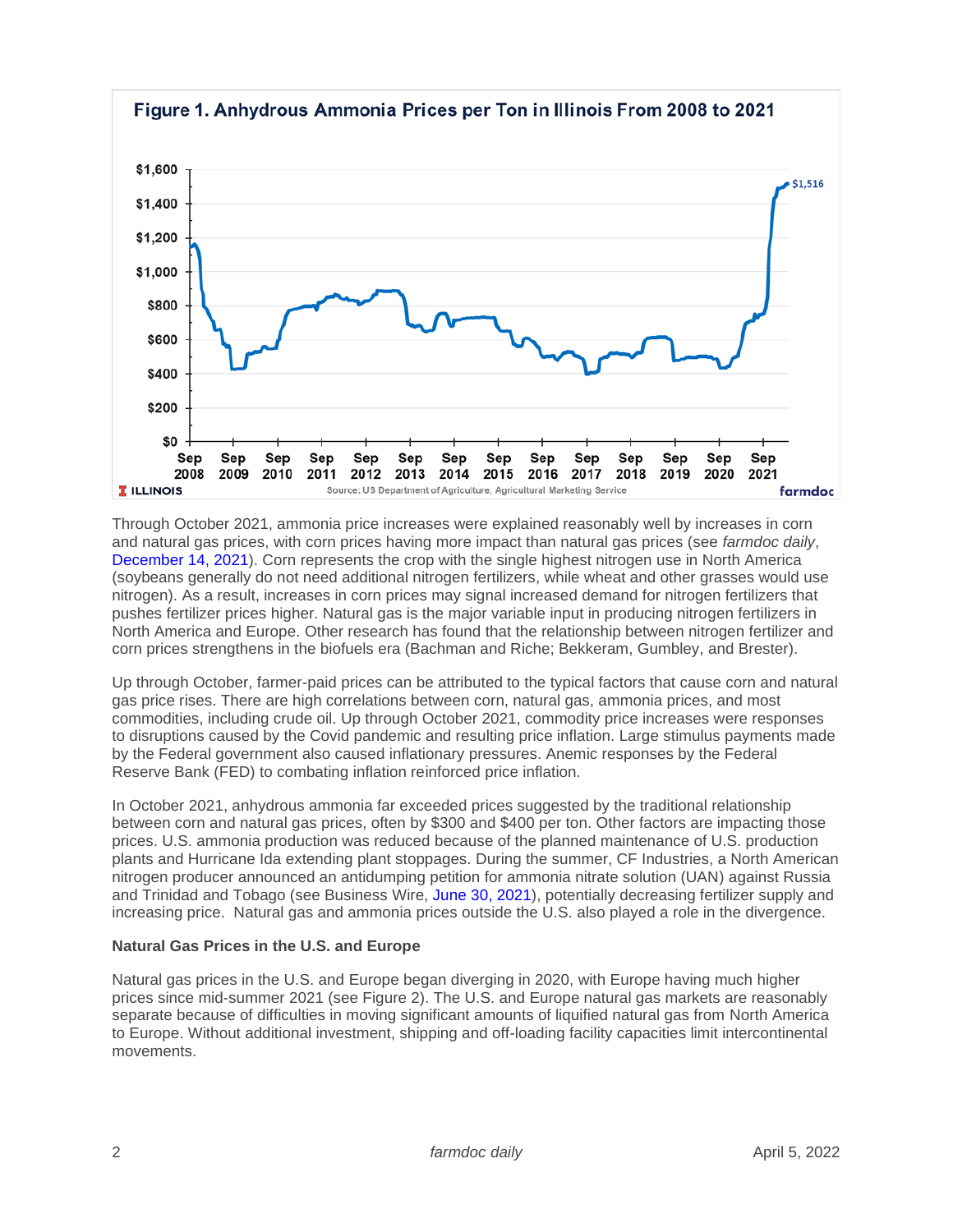

In recent years, natural gas markets in the U.S. and Europe have developed under dramatically different circumstances. The U.S. has gone through a fracking revolution which increased the natural gas supply. On the other hand, Europe has undertaken higher reliance on renewable energy as a replacement for fossil fuels. For example, Germany is phasing out nuclear power and coal-burning power plants. Natural gas is viewed as a bridge fuel for renewables. Europe relied on Russia for 40% of its natural gas, and there were concerns that Gazprom — a Russian company — was withholding supplies to increase the price (see [Liboreiro and do Filipino\)](https://www.euronews.com/my-europe/2021/10/28/why-europe-s-energy-prices-are-soaring-and-could-get-much-worse). By the summer of 2021, Europe was facing much higher prices than the U.S.

As a result of much higher natural gas prices, nitrogen fertilizer production was curtailed in Europe. Yara is a Norwegian company and a significant producer of nitrogen fertilizers. From September to November 2021, Yara reduced European production of nitrogen fertilizer by 30%, sourcing that nitrogen from its global network outside of Europe (see ["Yara Ammonia Curtailment Volume Update"](https://www.yara.com/corporate-releases/yara-ammonia-curtailment-volumeupdate/), a December 15, 2021 news release by Yara). Reductions by Yara and other European producers reduced world supply, and increased prices around the world including in the U.S.

## **Potential Impacts of Ukraine-Russian Conflict**

The Ukraine-Russian war has exacerbated natural gas and nitrogen fertilizer concerns. Europe has a stated goal of reducing its reliance on natural gas from Russia. Russia is one of the largest holders of natural gas reserves, with Russia and Iran having over one-third of total reserves (see [Statistical Review](https://www.bp.com/content/dam/bp/business-sites/en/global/corporate/pdfs/energy-economics/statistical-review/bp-stats-review-2021-full-report.pdf)  [of World Energy,](https://www.bp.com/content/dam/bp/business-sites/en/global/corporate/pdfs/energy-economics/statistical-review/bp-stats-review-2021-full-report.pdf) 202, 70<sup>th</sup> edition, page 34). However, transitioning away from Russian supply will result in higher natural gas prices in Europe (see IEA [Press Release, March 3, 2022](https://www.iea.org/news/how-europe-can-cut-natural-gas-imports-from-russia-significantly-within-a-year) ). As a result, European production of nitrogen fertilizers will face a disadvantage relative to the U.S., where natural gas is more plentiful and already at lower prices.

Russia also is a significant producer of fertilizer ingredients, including nitrogen, accounting for 23% of ammonia exports. Russia has announced plans to restrict fertilizer exports, and sanctions against Russia could further heighten export barriers. Eliminating 23% of world-wide nitrogen exports will severely affect the nitrogen market. As a result, countries that rely on Russia will need to find alternative sources of nitrogen, including Brazil. Brazil imports 95% of its nitrogen fertilizers, with 21% of those imports coming from Russia (see *farmdoc daily*, [March 17, 2022\)](https://farmdocdaily.illinois.edu/2022/03/war-in-ukraine-and-its-effect-on-fertilizer-exports-to-brazil-and-the-us.html).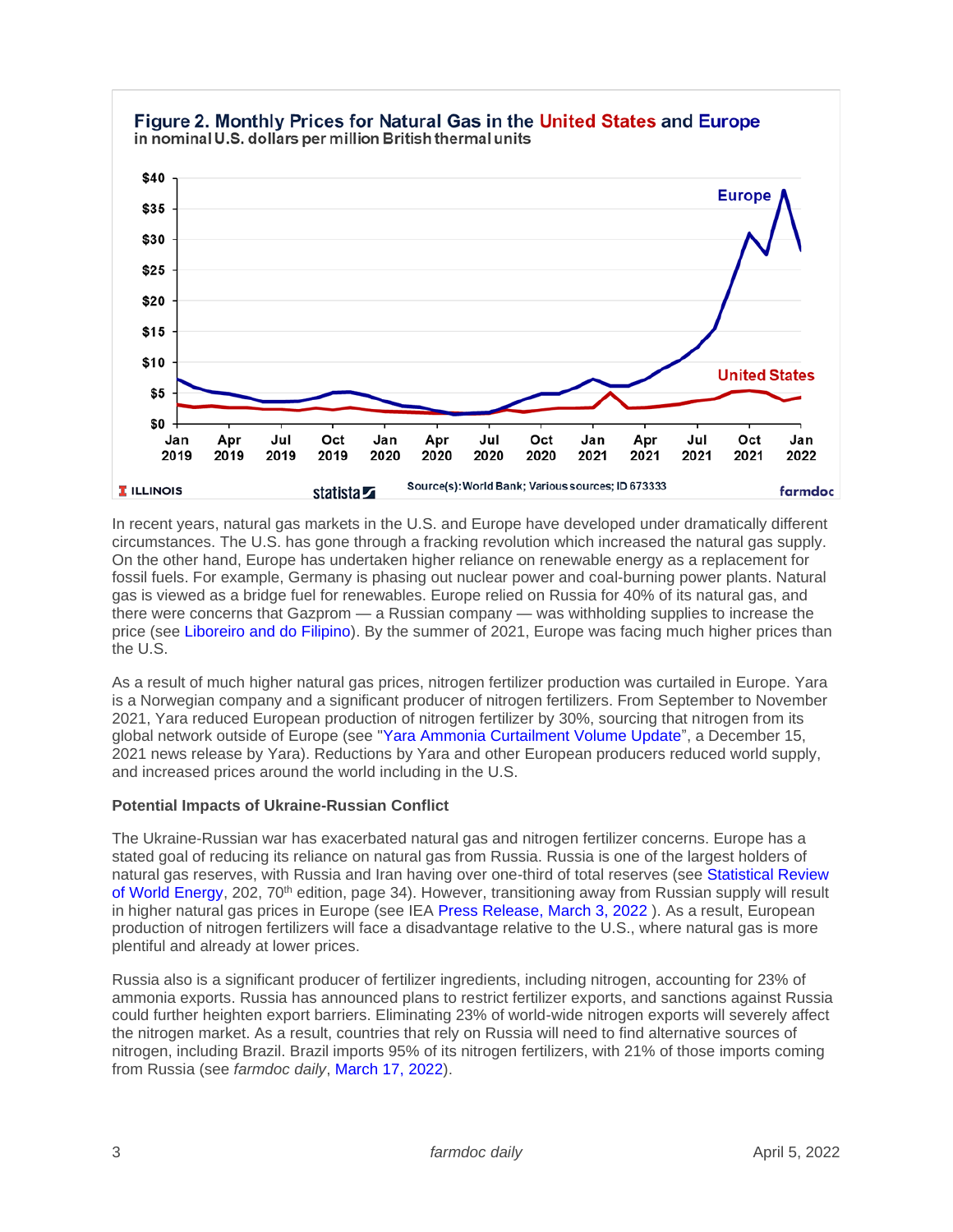#### **North American Company Responses**

North American nitrogen producers have ammonia capacities to produce roughly 90% of U.S. needs. In 2021, the U.S. Geological Survey indicated that U.S. manufacturers produced 14 million metric tons of nitrogen fertilizer. U.S. production was augmented by 1.9 million tons imported from Trinidad & Tobago (63% of imports), Canada (14%), and Venezuela (2%) (see *farmdoc daily*, [March 17, 2022\)](https://farmdocdaily.illinois.edu/2022/03/war-in-ukraine-and-its-effect-on-fertilizer-exports-to-brazil-and-the-us.html). A small amount of nitrogen fertilizer (369,000 tons) produced in the U.S. was exported.

Like all segments of the agricultural sector, nitrogen fertilizer production has become more highly concentrated. This is because nitrogen fertilizers are commodities, and lower-cost producers have an advantage over higher-cost producers. In 1984, there were 46 firms producing nitrogen in the U.S. (see [Bekkerman, Brester, and Ripplinger\)](https://www.choicesmagazine.org/choices-magazine/submitted-articles/the-history-consolidation-and-future-of-the-us-nitrogen-fertilizer-production-industry). In 2021, there were 16 firms (see USGS *[Mineral Commodity](https://pubs.usgs.gov/periodicals/mcs2022/mcs2022.pdf)  [Summary 2022](https://pubs.usgs.gov/periodicals/mcs2022/mcs2022.pdf)*). Currently, there are four major nitrogen fertilizer manufacturers in North America:

- 1. C.F. Industries Holding, Inc is an American company publicly traded on the New York Stock Exchange (ticker symbol: C.F.). According to its 2021 Form [10-K report to the Securities and](https://d18rn0p25nwr6d.cloudfront.net/CIK-0001324404/fb3473c7-b8f5-4d86-a17d-e1fc25046f58.pdf)  [Exchange Commission,](https://d18rn0p25nwr6d.cloudfront.net/CIK-0001324404/fb3473c7-b8f5-4d86-a17d-e1fc25046f58.pdf) C.F. Industries operate five nitrogen manufacturing facilities in the United States and two in Canada. These seven facilities represent 37%, 42%, 44%, and 19% of North American ammonia, granular urea, UAN, and AN production capacity. C.F. Industries also has two nitrogen plants in the United Kingdom, which reduced production in 2021 due to high natural gas prices.
- 2. Nutrien Ltd is an American publicly traded company on the New York Stock Exchange (ticker symbol: NTR). According to its [2021 Financial Statements,](https://www.nutrien.com/investors/financial-reporting) Nutrien has nine nitrogen production faculties in North America and Trinidad (page 32). In 2021, Nutrien sold 6 million tons of nitrogen fertilizer compared to 6.5 million tons for C.F. Industries. Nutrien also has retail, potash, and phosphate segments.
- 3. Koch Industries is a privately held company involved in several energy and other industries (website is [here\)](https://www.kochind.com/).
- 4. Iowa Fertilizer Company is a wholly owned subsidiary of the Netherlands-based OCI N.V. (see profile [here\)](https://www.iowafertilizer.com/careers/company-profile/). The plant is located in Iowa and began sales in 2017. According to OCI's February 2021 Q4 Results presentation [\(here\)](https://www.oci.nl/investor-centre/results-and-presentations), the Iowa Fertilizer Company has nitrogen capacities of 3.8 million tons.

Pricing by nitrogen manufacturers has come under scrutiny in recent months. The relatively small number of firms involved in nitrogen fertilizer suggests that they have market power to influence prices, a suspicion that is difficult to prove and may not be related to the number of firms in the industry, particularly in a commodity-based market. We note that retail fertilizer prices are highly related to corn prices, suggesting that demand conditions and assessment of farmers' abilities to pay influence nitrogen fertilizer companies' pricing decisions. We also note North American fertilizer companies are likely to benefit from the current market conditions and have a good financial year in 2022, which is supported by changes in stock prices. C.F. Industries' stock price rose by 41% from the beginning of the year till April 1. Nutrien's price increased by 36%.

Still, the primary responsibility of publicly traded stock companies is to their shareholders, and that responsibility includes generating profits. Moreover, nitrogen fertilizers are commodities traded in global markets. Therefore, North American manufacturers will have opportunities to market North Americanproduced fertilizers outside of North America, including into Brazil. At the very least, Trinidad and Tobago's production that has traditionally gone to the U.S. could easily find a different outlet in Brazil. As a result, expectations should be for continued high and perhaps increasing nitrogen fertilizer prices in the United States. Indeed, this market process of increasing prices shifts fertilizer sales to where they are most profitable, which could be outside of the United States.

4 *farmdoc daily* April 5, 2022 Through this process, farmers will pay higher prices for fertilizers, and that will result in lower net incomes (see *farmdoc daily,* [November 16, 2021\)](https://farmdocdaily.illinois.edu/2021/11/2022-grain-farm-income-projections-negatively-impacted-by-fertilizer-cost-increases.html). Higher nitrogen fertilizer prices also will impact farmers' decisions. Those decisions could lead to a substitution away from corn for soybeans in the Midwest. Indeed, this appears likely to happen in 2022, as the recently released Prospective Plantings indicated a 3.8 million acre shift from corn to soybeans in 2022 (see *farmdoc* webinar, [March 31, 2022\)](https://farmdoc.illinois.edu/webinar/implications-of-usda-grain-stocks-and-prospective-plantings-reports-for-corn-and-soybean-prices-4).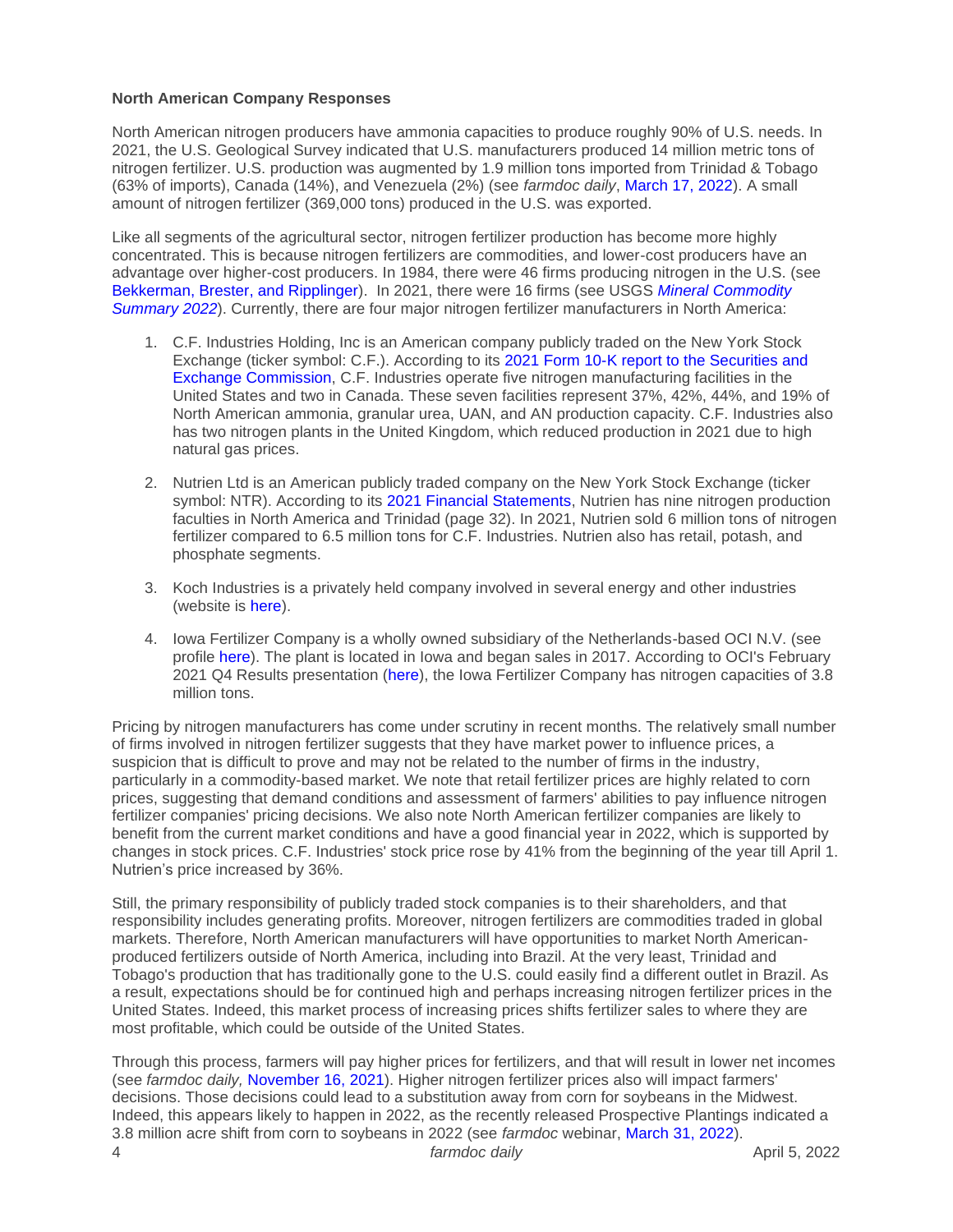#### **Commentary**

Concerns about nitrogen fertilizers will continue as the Russia-Ukraine War shocks the natural gas and fertilizer markets. The pricing of fertilizer manufacturers will continue to come under scrutiny. While fertilizer manufacturers likely will gain financially from current market conditions, those companies did not create the situation that led to current conditions. Covid and the pandemic response have pressured supply chains and changed the nature of input demand. Inflation has risen with Federal and monetary policy doing little to limit that inflation. Europe undertook policies to replace fossil fuels that increased reliance on natural gas and Russia as a natural gas supplier. Most recently, the Ukraine-Russia war has pressured natural gas and fertilizer supplies.

Fortunately, there is a robust North American fertilizer industry, and a relativity plentiful supply of natural gas in North America. While rising fertilizer prices will reduce farm returns and potentially increase food prices in the U.S., these effects are likely to be greater in other parts of the world which rely more heavily on imports for food and fertilizer.

Fertilizer prices and supply likely will be more of an issue for upcoming crops than for the 2022 crop that will soon be planted in the U.S. Many farmers already have firm plans and made input purchases have been made for the 2022 crop in the U.S. Planning for the 2023 crop in the U.S. and other parts of the world will be difficult with uncertainty about nitrogen fertilizer prices and supplies

This article listed the factors that have impacted nitrogen fertilizer prices up to this point. Further research could examine the relative impacts of each of those factors on nitrogen prices.

#### **References**

"CF Industries Holdings, Inc. Announces Petitions Seeking Remedies for Unfairly Traded Imports of UAN from Russia and Trinidad and Tobago." *Business Wire*, June 30, 2021. [https://www.businesswire.com/news/home/20210630006006/en/CF-Industries-Holdings-Inc.-Announces-](https://www.businesswire.com/news/home/20210630006006/en/CF-Industries-Holdings-Inc.-Announces-Petitions-Seeking-Remedies-for-Unfairly-Traded-Imports-of-UAN-from-Russia-and-Trinidad-and-Tobago)[Petitions-Seeking-Remedies-for-Unfairly-Traded-Imports-of-UAN-from-Russia-and-Trinidad-and-Tobago](https://www.businesswire.com/news/home/20210630006006/en/CF-Industries-Holdings-Inc.-Announces-Petitions-Seeking-Remedies-for-Unfairly-Traded-Imports-of-UAN-from-Russia-and-Trinidad-and-Tobago)

"How Europe can cut natural gas imports from Russia significantly within a year." IEA press release, March 3, 2022. [https://www.iea.org/news/how-europe-can-cut-natural-gas-imports-from-russia](https://www.iea.org/news/how-europe-can-cut-natural-gas-imports-from-russia-significantly-within-a-year)[significantly-within-a-year](https://www.iea.org/news/how-europe-can-cut-natural-gas-imports-from-russia-significantly-within-a-year)

Beckman, Jayson and Stephanie Richie, "Chances to the Natural Gas, Corn, and Fertilizer Price relationships from the Biofuel Era, *Journal of Agricultural and Applied Economics 47(2015): 494-509.*

Bekkerman, Anton, Thomas Gumbley, and Gary W. Brewster. "The Impacts of Biofuel Policies on Spatial and Vertical Price Relationships in the US Fertilizer Industry." *Applied Economic Perspectives and Policy*. 43(2021): 802-22. [https://www.choicesmagazine.org/choices-magazine/submitted-articles/the-history](https://www.choicesmagazine.org/choices-magazine/submitted-articles/the-history-consolidation-and-future-of-the-us-nitrogen-fertilizer-production-industry)[consolidation-and-future-of-the-us-nitrogen-fertilizer-production-industry](https://www.choicesmagazine.org/choices-magazine/submitted-articles/the-history-consolidation-and-future-of-the-us-nitrogen-fertilizer-production-industry)

Colussi, J., G. Schnitkey and C. Zulauf. ["War in Ukraine and its Effect on Fertilizer Exports to Brazil and](https://farmdocdaily.illinois.edu/2022/03/war-in-ukraine-and-its-effect-on-fertilizer-exports-to-brazil-and-the-us.html)  [the U.S..](https://farmdocdaily.illinois.edu/2022/03/war-in-ukraine-and-its-effect-on-fertilizer-exports-to-brazil-and-the-us.html)" *farmdoc daily* (12):34, Department of Agricultural and Consumer Economics, University of Illinois at Urbana-Champaign, March 17, 2022.

Irwin, S. and J. Janzen. ["Implications of USDA Grain Stocks and Prospective Plantings Reports for Corn](https://farmdoc.illinois.edu/webinar/implications-of-usda-grain-stocks-and-prospective-plantings-reports-for-corn-and-soybean-prices-4)  [and Soybean Prices.](https://farmdoc.illinois.edu/webinar/implications-of-usda-grain-stocks-and-prospective-plantings-reports-for-corn-and-soybean-prices-4)" *farmdoc* webinar, March 31, 2022.

Liboreiro, Jorge and Alberto de Filippis. "Why Europe's Energy Prices Are Soaring and Could Get Much Worse." EuroNews, October 18, 2021. [https://www.euronews.com/my-europe/2021/10/28/why-europe-s](https://www.euronews.com/my-europe/2021/10/28/why-europe-s-energy-prices-are-soaring-and-could-get-much-worse)[energy-prices-are-soaring-and-could-get-much-worse](https://www.euronews.com/my-europe/2021/10/28/why-europe-s-energy-prices-are-soaring-and-could-get-much-worse)

Schnitkey, G., C. Zulauf, K. Swanson, N. Paulson and J. Baltz. "2022 Grain [Farm Income Projections](https://farmdocdaily.illinois.edu/2021/11/2022-grain-farm-income-projections-negatively-impacted-by-fertilizer-cost-increases.html)  [Negatively Impacted by Fertilizer Cost Increases.](https://farmdocdaily.illinois.edu/2021/11/2022-grain-farm-income-projections-negatively-impacted-by-fertilizer-cost-increases.html)" *farmdoc daily* (11):156, Department of Agricultural and Consumer Economics, University of Illinois at Urbana-Champaign, November 16, 2021.